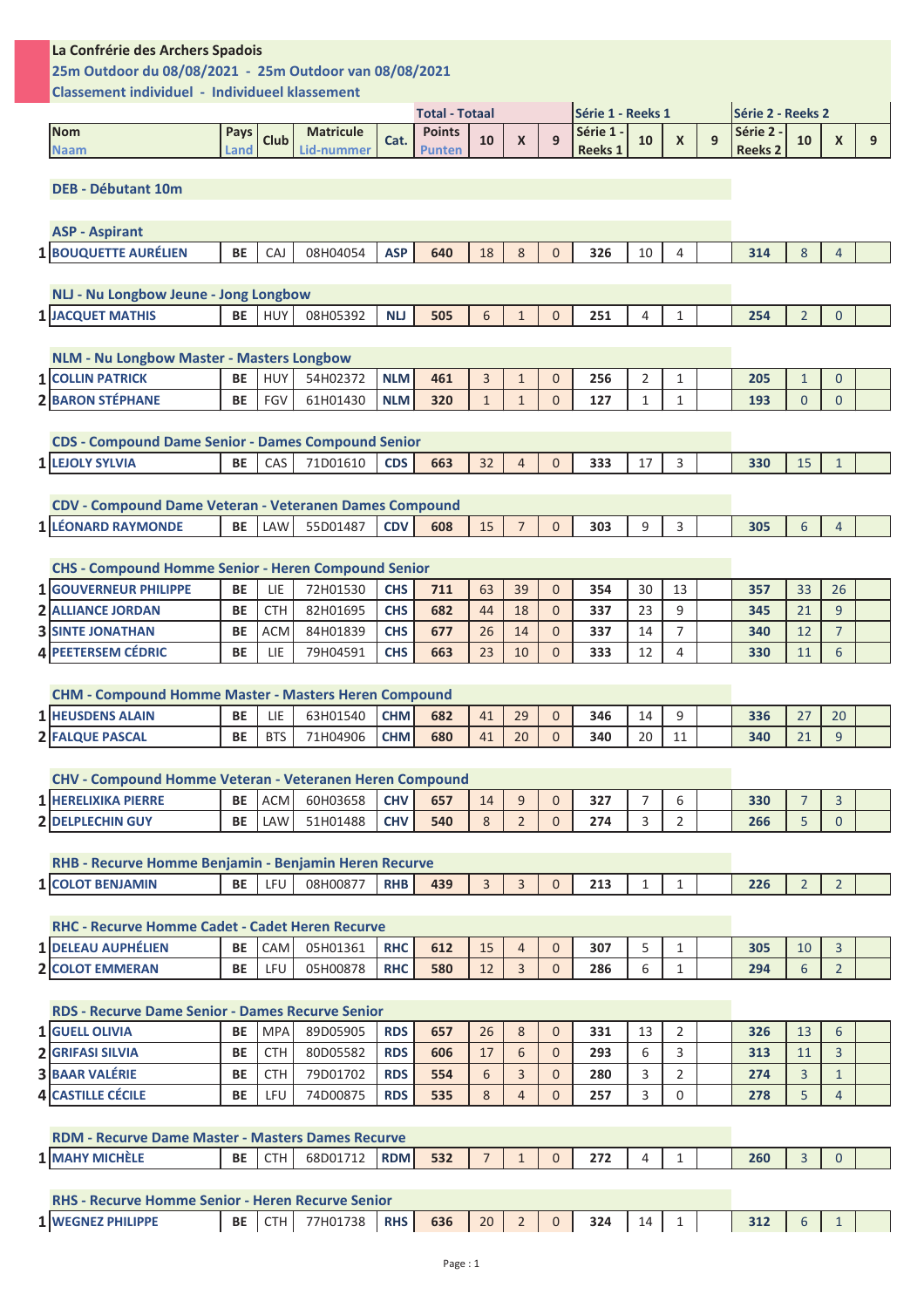## **La Confrérie des Archers Spadois**

## **25m Outdoor du 08/08/2021 - 25m Outdoor van 08/08/2021**

**Classement individuel - Individueel klassement**

|                                                              |                |             |                                |            | <b>Total - Totaal</b>          |    |                |                | <b>Série 1 - Reeks 1</b>    |                |                  |   | <b>Série 2 - Reeks 2</b> |                |                  |   |
|--------------------------------------------------------------|----------------|-------------|--------------------------------|------------|--------------------------------|----|----------------|----------------|-----------------------------|----------------|------------------|---|--------------------------|----------------|------------------|---|
| <b>Nom</b><br><b>Naam</b>                                    | Pays  <br>Land | <b>Club</b> | <b>Matricule</b><br>Lid-nummer | Cat.       | <b>Points</b><br><b>Punten</b> | 10 | $\mathsf{x}$   | 9              | Série 1 -<br><b>Reeks 1</b> | 10             | $\boldsymbol{X}$ | 9 | Série 2 -<br>Reeks 2     | 10             | $\boldsymbol{X}$ | 9 |
|                                                              |                |             |                                |            |                                |    |                |                |                             |                |                  |   |                          |                |                  |   |
| <b>2 SPIRLET XAVIER</b>                                      | BE             | LIE         | 73H01571                       | <b>RHS</b> | 630                            | 17 | 8              | $\mathbf{0}$   | 310                         | 8              | 4                |   | 320                      | 9              | 4                |   |
| <b>3 LAMBRETTE ALAIN</b>                                     | <b>BE</b>      | <b>CTH</b>  | 64H05579                       | <b>RHS</b> | 599                            | 13 | 3              | $\Omega$       | 301                         | 8              | 2                |   | 298                      | 5              | $\mathbf{1}$     |   |
| <b>4 JACOLET DAVID</b>                                       | BE             | CAL         | 86H02474                       | <b>RHS</b> | 593                            | 13 | $\mathbf{1}$   | $\Omega$       | 290                         | 5              | 1                |   | 303                      | 8              | 0                |   |
|                                                              |                |             |                                |            |                                |    |                |                |                             |                |                  |   |                          |                |                  |   |
| RHV - Recurve Homme Veteran - Veteranen Heren Recurve        |                |             |                                |            |                                |    |                |                |                             |                |                  |   |                          |                |                  |   |
| <b>1 OLBRECHTS PIERRE</b>                                    | <b>BE</b>      | LAJ         | 56H00822                       | <b>RHV</b> | 640                            | 22 | 6              | $\mathbf{0}$   | 311                         | 13             | 3                |   | 329                      | 9              | $\overline{3}$   |   |
| <b>2 DEGHAYE PIERRE</b>                                      | <b>BE</b>      | <b>ACM</b>  | 55H01808                       | <b>RHV</b> | 608                            | 8  | 4              | $\Omega$       | 304                         | 5              | 3                |   | 304                      | $\overline{3}$ | $\mathbf{1}$     |   |
| <b>3 INATHALIS JOSEPH</b>                                    | <b>BE</b>      | CAJ         | 42H01967                       | <b>RHV</b> | 584                            | 6  | $\overline{2}$ | $\Omega$       | 282                         | 4              | $\mathbf{1}$     |   | 302                      | $\overline{2}$ | $\mathbf{1}$     |   |
| <b>4 PIERRE AUGUSTE</b>                                      | BE             | CAJ         | 56H04788                       | <b>RHV</b> | 558                            | 5  | 3              | $\Omega$       | 281                         | 4              | 1                |   | 277                      | 1              | $\overline{2}$   |   |
|                                                              |                |             |                                |            |                                |    |                |                |                             |                |                  |   |                          |                |                  |   |
| <b>BDS - Barebow Dame Senior - Barebow Dames Senior</b>      |                |             |                                |            |                                |    |                |                |                             |                |                  |   |                          |                |                  |   |
| <b>1 LEMPEREUR VIRGINIE</b>                                  | <b>BE</b>      | CAL         | 85D05307                       | <b>BDS</b> | 394                            | 4  | $\Omega$       | $\Omega$       | 192                         | $\overline{2}$ | $\Omega$         |   | 202                      | $\overline{2}$ | $\Omega$         |   |
|                                                              |                |             |                                |            |                                |    |                |                |                             |                |                  |   |                          |                |                  |   |
| <b>BHS - Barebow Homme Senior - Barebow Heren Senior</b>     |                |             |                                |            |                                |    |                |                |                             |                |                  |   |                          |                |                  |   |
| <b>1 MOINEAU CHRISTOPHE</b>                                  | BE I           | ADS         | 85H01900                       | <b>BHS</b> | 630                            | 16 | $\overline{7}$ | $\Omega$       | 313                         | 6              | 3                |   | 317                      | 10             | 4                |   |
|                                                              |                |             |                                |            |                                |    |                |                |                             |                |                  |   |                          |                |                  |   |
| <b>BHV - Barebow Homme Veteran - Barebow Heren Veteranen</b> |                |             |                                |            |                                |    |                |                |                             |                |                  |   |                          |                |                  |   |
| <b>1 BACOT PAUL</b>                                          | BE             | ADS         | 50H01459                       | <b>BHV</b> | 443                            | 4  | $\overline{2}$ | $\overline{0}$ | 222                         | 2              | 1                |   | 221                      | $\overline{2}$ | 1                |   |